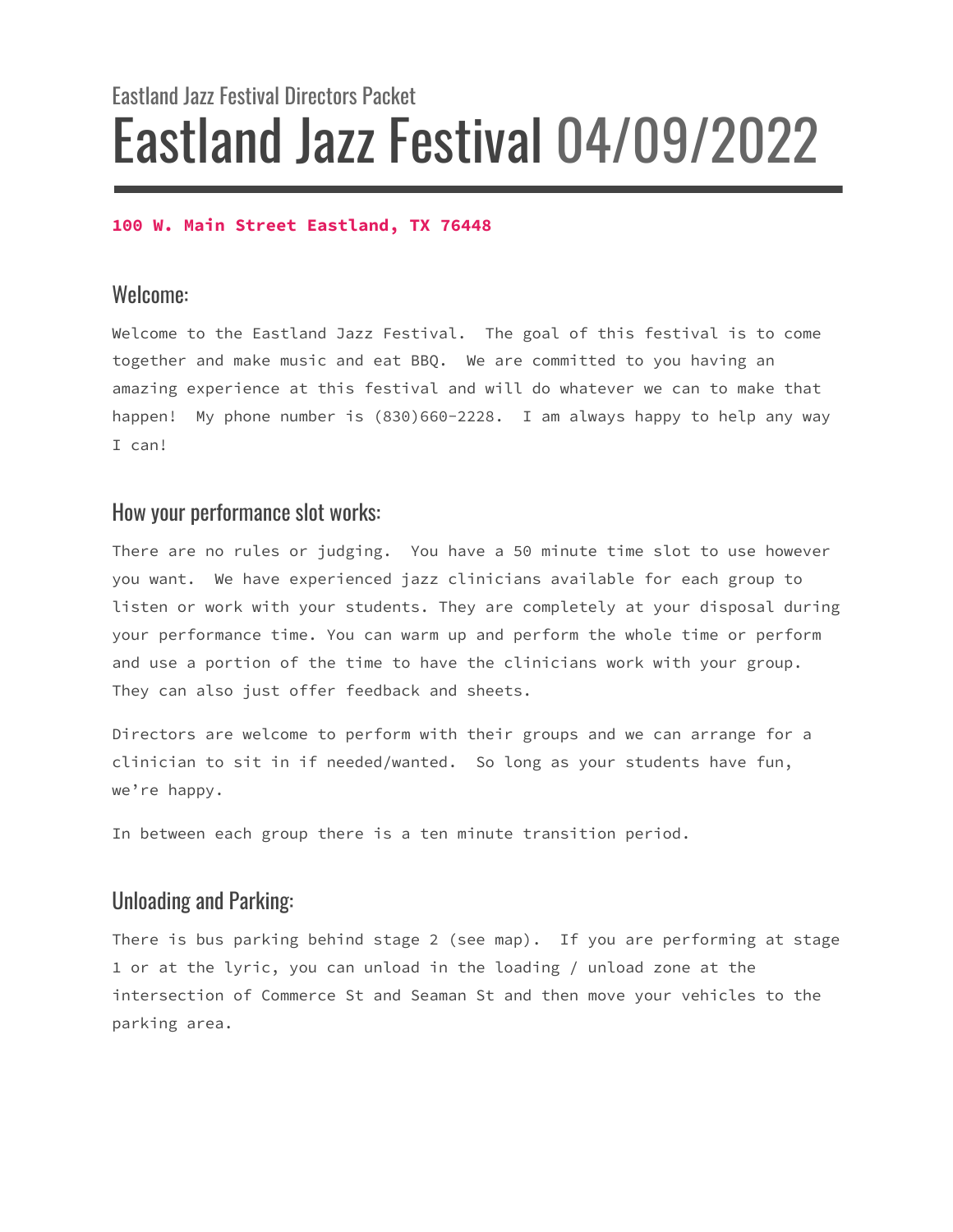#### Provided equipment:

We will have the following equipment available. We recommend using our equipment when possible to make transitions easier: Piano/keyboard, vibraphone, Drum set.

#### Sound Set Up:

Each stage will have a speaker/singer microphone as well as soloist microphone.

### Meal deals:

There are several options for meals. There will be a lot of really great BBQ food on the square. If you want to pay ahead for your students, I have two vendors that can take your orders. They will need to be ordered by 3/25/2022 in order for the vendors to buy supplies.

**BBQ Sandwich Meal Deal (\$10):** Rollin'Q is the business, Douglas Ramsey is the owner. Order from him at (325)518-6329

**Hamburger Meal Deal (\$8):** Spanky's Catering is the business, James Doyle is the owner. Order from him at (254)722-7874

#### Clinics:

We are offering free clinics throughout the day. Students and directors can come and participate. Bringing your instrument is recommended.

#### Swing Dance:

The day is ending with a big swing dance at the Lyric Theatre. We will have a crash course to teach people who have never danced before the basics and then the clinicians will be performing for everyone to dance.

### Questions: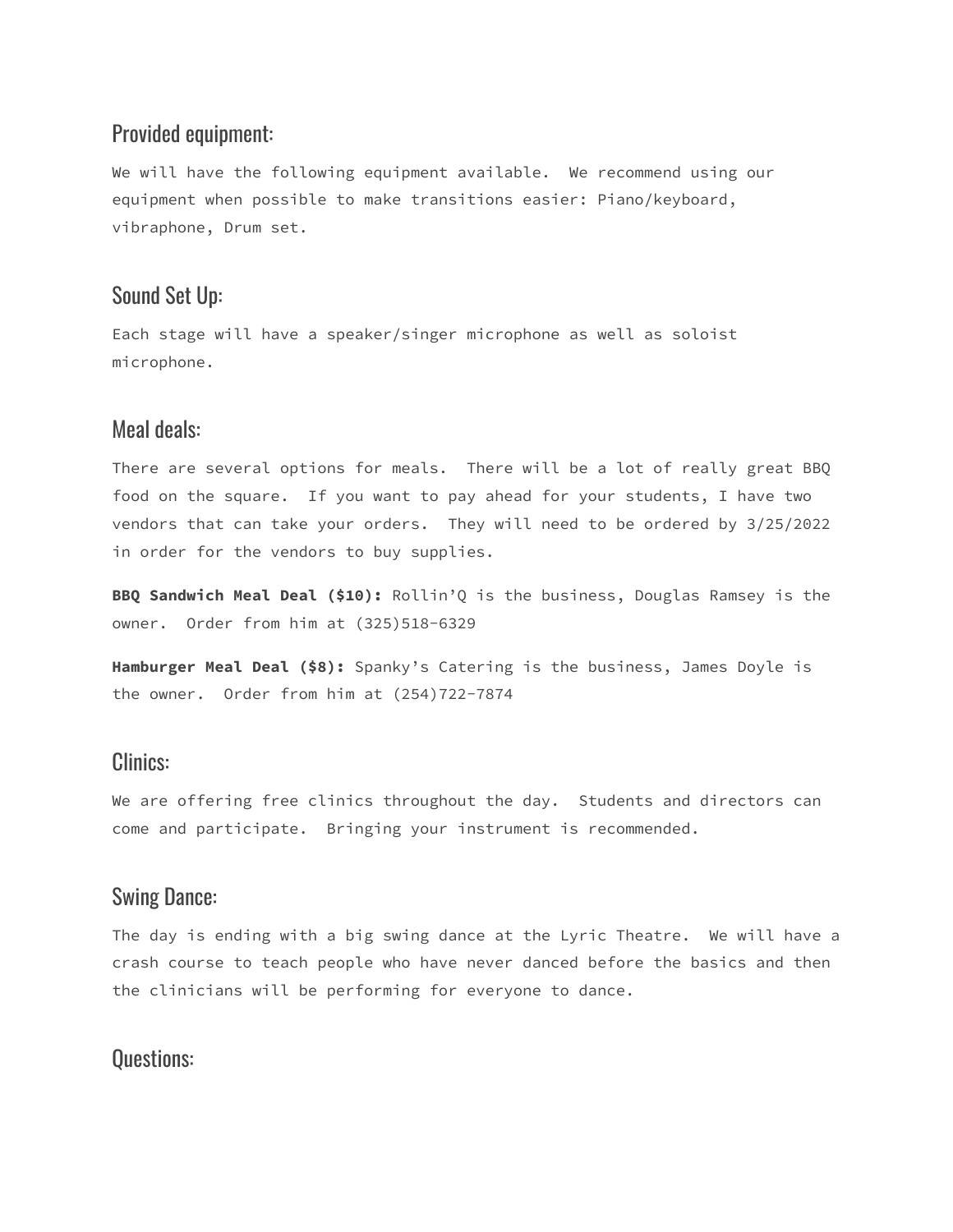If you have any questions, please reach out and let us know. We are happy to do anything we can to help: Stephen Cox . (830)660-2228 . scox@eastland.esc14.net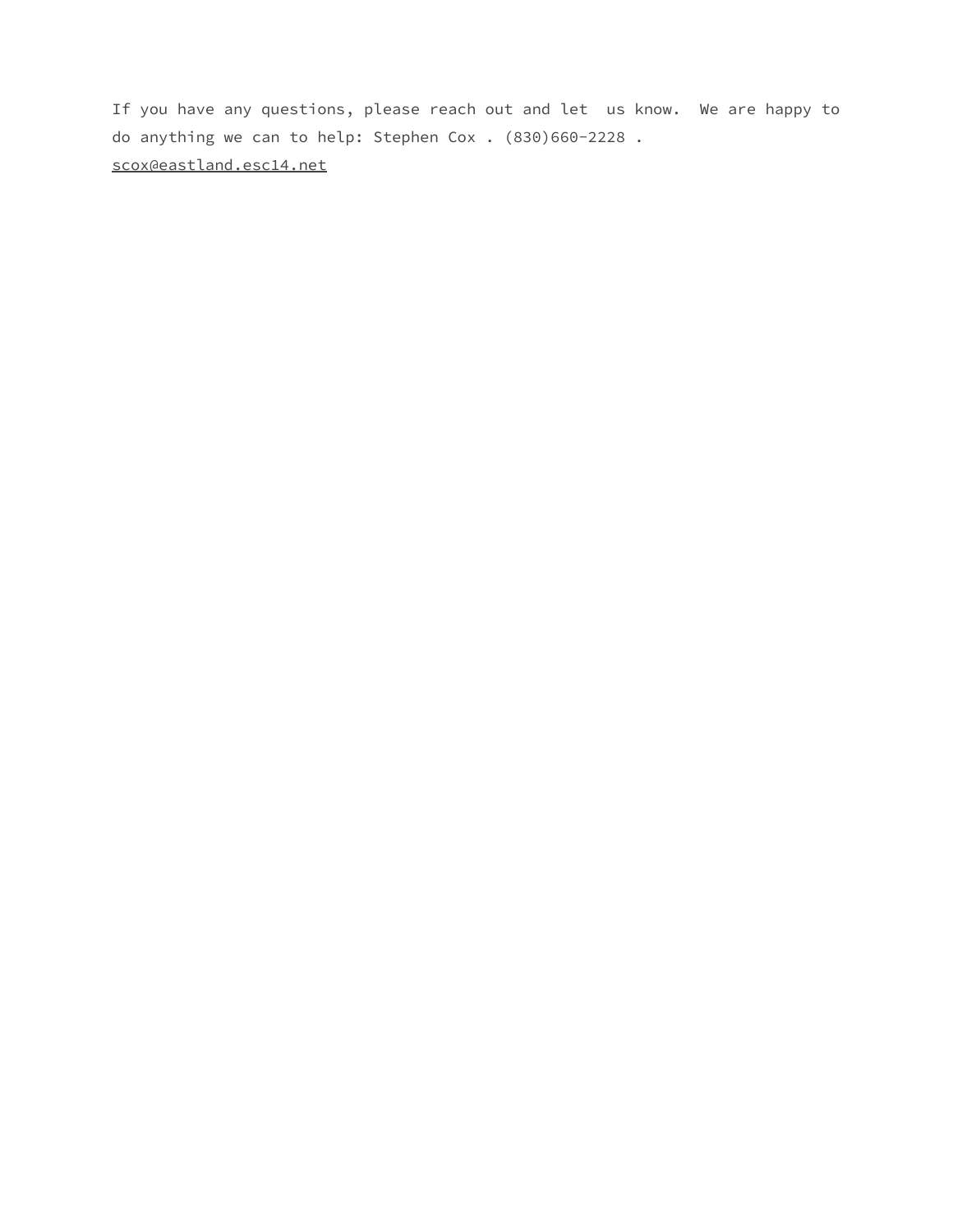## Eastland Jazz Festival Schedule April 9th, 2022:

All events are free and open to the public.

| Time:                | Stage 1                                | Stage 2                    | Lyric Theatre                                                                       |
|----------------------|----------------------------------------|----------------------------|-------------------------------------------------------------------------------------|
| 10:00am              | Abilene Cooper High<br>School          | Jim Ned Jazz Band          | Clinic: Crafting Melodies for Improvisation (Jeff<br>Cotrell)                       |
| 11:00am              | Hardin Simmons<br>University Jazz Band | Clyde High School          | Clinic: Rhythm Section Boot Camp (Gannon Phillips, Cody<br>Hutcheson, Kevin Taylor) |
| 12:00PM              | Tarleton State<br>University           |                            | Clinician Lunch Break                                                               |
| $1:00$ PM            | San Angelo Central<br>High School      | Howard Payne<br>University | Smith Middle School                                                                 |
| 2:00PM               | Wylie High School                      | Maypearl High<br>School    | Clinic: Introduction to Improvisation (Stephen Cox)                                 |
| 3:00PM               | Fredericksburg High<br>School          | Cisco College              | Eastland High School Jazz Band                                                      |
| 5:30PM               |                                        |                            | Swing Dancing Crash Course (Free lessons!)                                          |
| $6:00PM -$<br>7:30PM |                                        |                            | Swing Dance with Live Music (Featuring the Eastland<br>Jazz Festival Clinicians)    |